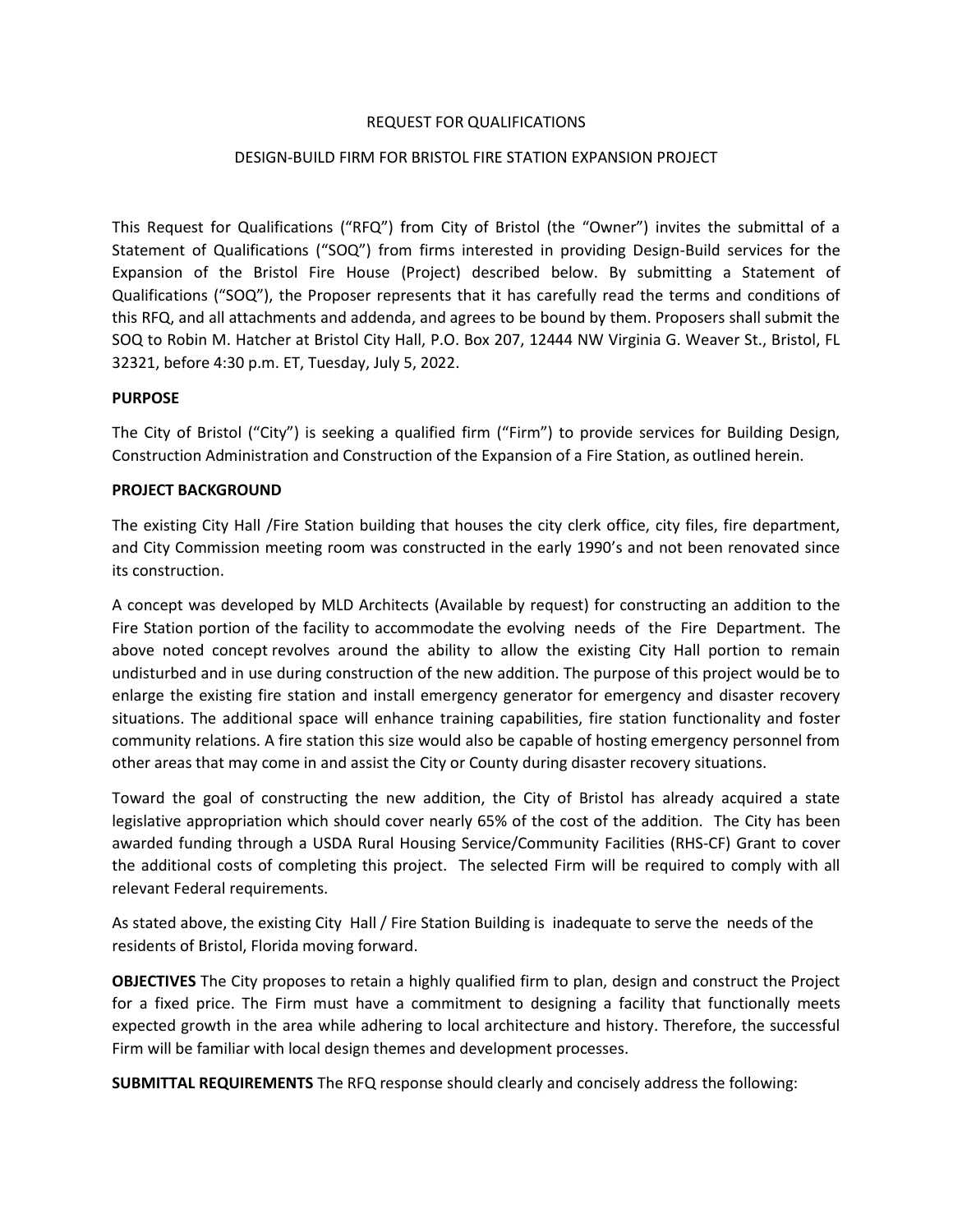1. Firm name and location of the office where the work will be performed.

2. Brief overview and the history of the Firm.

3. Demonstrated Firm experience in design-build of public buildings, including experience in architectural and public space planning, design, and construction management – with emphasis on the description of any relevant work performed in the Florida Panhandle region.

4. Demonstrated Firm experience in publicly funded governmental projects in Florida. Please note the sources of financing.

5. Demonstrated Firm experience navigating local permitting processes.

6. Resumes of the project architect and key personnel who will be involved with this project: their qualifications and experience related to the scope of work detailed above as well as their anticipated assignments related to this project. Specific information on their background, training, and experience with similar projects should be included.

7. Other work commitments of the project architect and other specified key personnel during the project period.

8. Demonstrated knowledge of City design standards.

9. The extent of work on this project that will be done by consultants or subcontractors. Provide the name, location, discipline, and training of each consultant.

10. Provide a list of client references for related local government work done in the past ten (10) years. Include the name, address, telephone number, and contact person most involved with the project and person with your firm that participated in the design and construction of that project.

11. Historical data on all government projects completed over the past ten (10) years showing schedule performance and change order history. Include original budget, pre-bid estimate, and final cost. Include experience in delivering publicly funded projects on time and on budget.

12. Documented evidence of professional, general liability, and errors of omissions policies and coverages.

13. Document any history of litigation associated with project performance and/or professional liability. Litigation includes pre-suit dispute resolution and all matters settled out-of-court.

14. Limit the submission of the RFQ to 20 pages or less. You may print on both sides.

15. Submit six (6) copies and a digital pdf copy.

16. RFQs shall be marked with "Fire House Expansion Project", sealed, and may be delivered to Bristol City Hall, 12444 NW Virginia G. Weaver St., Bristol, FL 32321 or mailed to: Robin M. Hatcher at Bristol City Hall, P.O. Box 207, Bristol, FL 32321. RFQs must be received by 4:30 p.m. ET, Tuesday, July 5, 2022. The City of Bristol will not be responsible for late delivery of mail or lost mail.